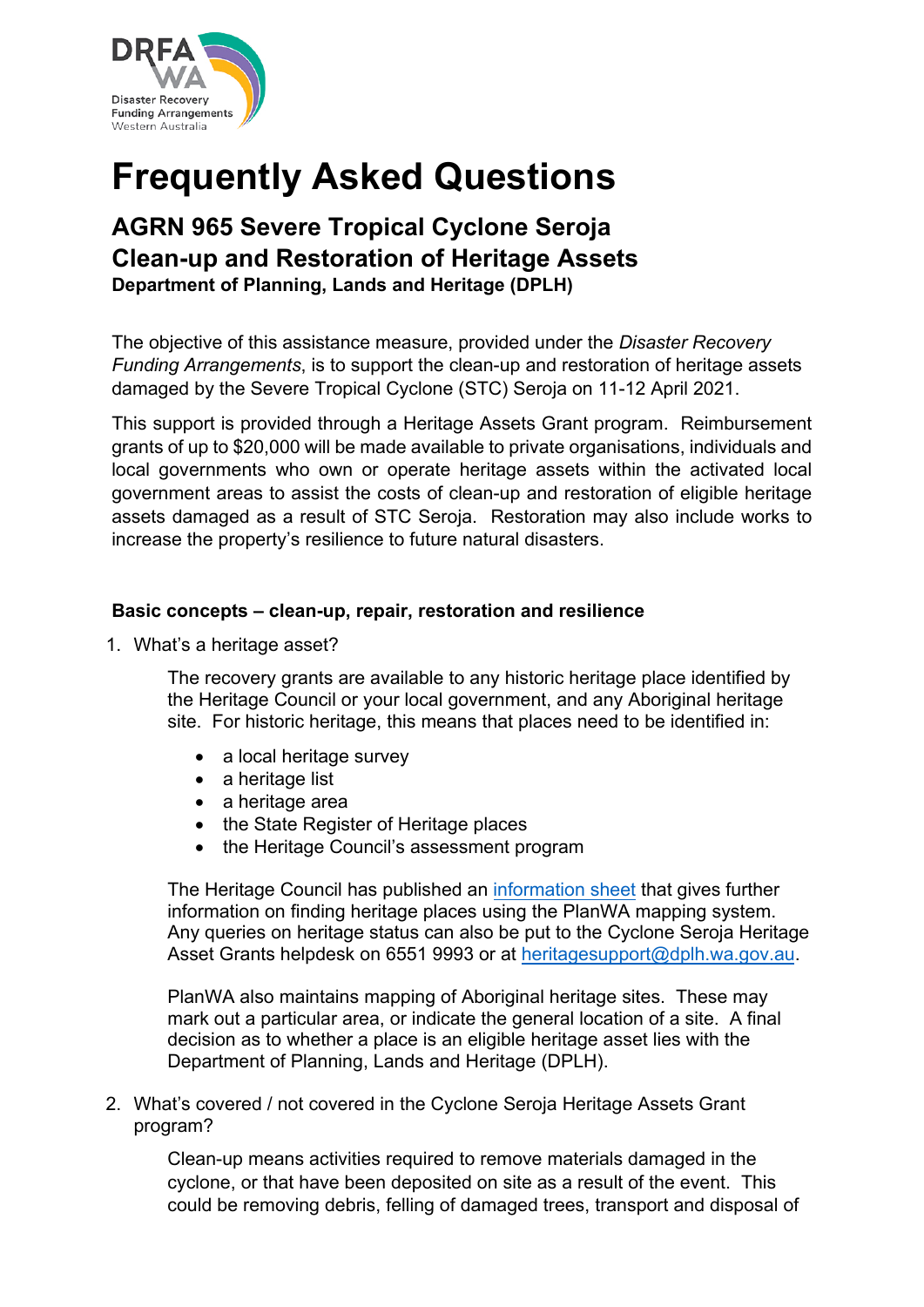

solid or liquid waste, clearing damaged roofing sheets, or any similar activities.

Repair and restoration may be any works necessary to return property to its pre-cyclone condition. In general this would mean replacing any damaged elements in the same material, so may include salvaging materials capable of being reinstated. Some changes may be acceptable to bring a property up to current building codes or to replace hazardous material. Repair would not indicate an upgrade in facilities or condition. Guidance from a heritage advisor, engineer or architect can assist in identifying any key information that your builder may need.

3. What about these 'resilience' works?

Resilience works are those aimed at improving a property's resistance to future natural hazards, including flood, fire, cyclone and earthquake. These should be in addition to repairs already being undertaken to your property. This could include actions such as tie-downs for roofs, bracing of chimneys or parapets, or other works that strengthen heritage fabric against natural hazards.

The period when you have scaffolding up to make repairs, or have a builder working on your roof, is the most cost-effective time to add elements such as tie-downs that will help your building to better resist future events. Owners are therefore being invited to claim grant funds to support such works. Any works recommended or approved by a structural engineer may be eligible to be claimed.

The Disaster Recovery Funding Arrangements funding package includes budget for the Department of Planning, Lands and Heritage (DPLH) to contract heritage professionals, so we can engage an engineer or architect to provide advice.

4. Will the grant pay for all clean-up, repair and resilience works?

The maximum grant under the heritage program is \$20,000. Grants for works may also be claimed from other components of the recovery fund. Resilience works to insured residences are also funded through the Department of Fire and Emergency Services (DFES).

5. Can I do repairs then think about resilience works later?

No. The intent is for resilience works to be part of a general repair program, to gain maximum benefit of having trades already on site and other works under way. The amount of funding available has been based on the likely need for associated works, so it will not be possible to fund all potential resilience works for heritage places. This restriction ensures that funding is directed to those places that have demonstrated vulnerability to cyclone damage.

For places on the State Register, there is the option to seek funding for separate strengthening and resilience works at a later date under the Heritage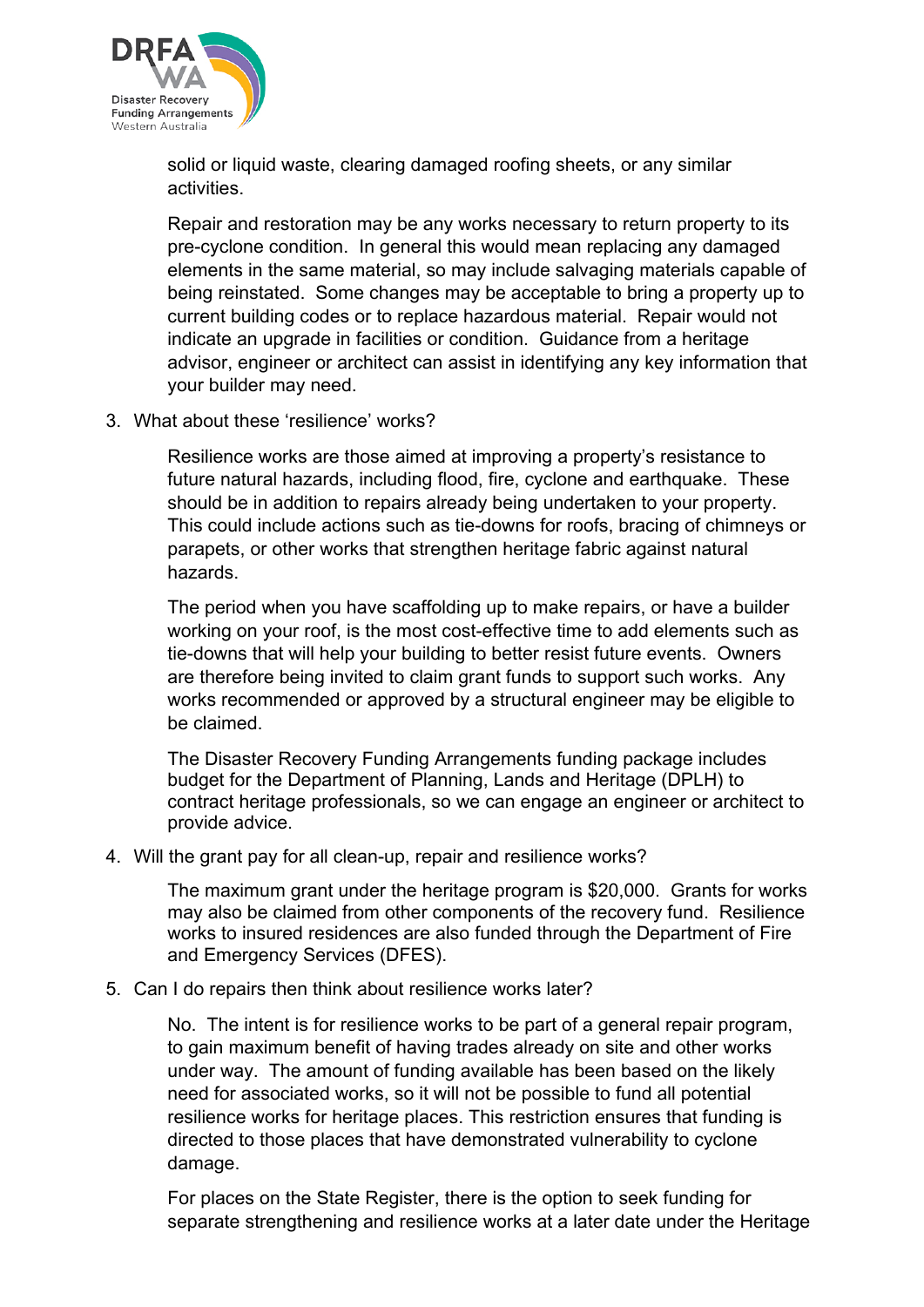

Council's Heritage Grants Program. This is a competitive grant process that can offer matched funding for heritage projects.

6. What do I do about damaged asbestos?

Any hazardous material must be removed and disposed of appropriately. In the case of asbestos this must be a licenced asbestos removalist. Further information on testing for asbestos and finding a removalist is available from the [Department of Mines, Industry Regulation and Safety.](https://www.commerce.wa.gov.au/worksafe/finding-and-selecting-asbestos-licence-holder)

#### **Permits, approvals and contracts**

7. What permits and approvals will I need?

Where repairs are made to a heritage place on a 'like for like' basis and there are no structural works, an application for development approval is not necessary. Works beyond like-for-like repairs may need approval depending on the place and the works proposed.

The need for a building permit is not affected by heritage status, with a permit generally required for structural work.

Owners are advised to contact their local government for advice on both planning and building matters.

8. Should I have a building contract?

A 'home building work contract' would generally be required for works between \$7,500 and \$500,000. The contract is intended to give written evidence of the agreement you have with your builder on the scope and cost of works. Further information on building contracts is available from the [Department of Mines, Industry Regulation and Safety.](https://www.commerce.wa.gov.au/building-commission/home-building-contracts)

9. What happens if I have problems with my builder?

You can [make a complaint](https://www.commerce.wa.gov.au/building-and-energy/building-service-and-home-building-work-contract-complaints) to the Building Commissioner if there is a dispute between you and a builder about a building contract.

10.I don't know where to start - can I get some advice?

To support the recovery program the DPLH has contracted a number of heritage professionals to assist owners and provide technical support. DPLH staff may also be able to provide some assistance to owners. All owners who register an interest in the heritage assets funding will be contacted to discuss their needs and relevant advice offered.

For questions about development approvals and building permits you may also find assistance from your local government.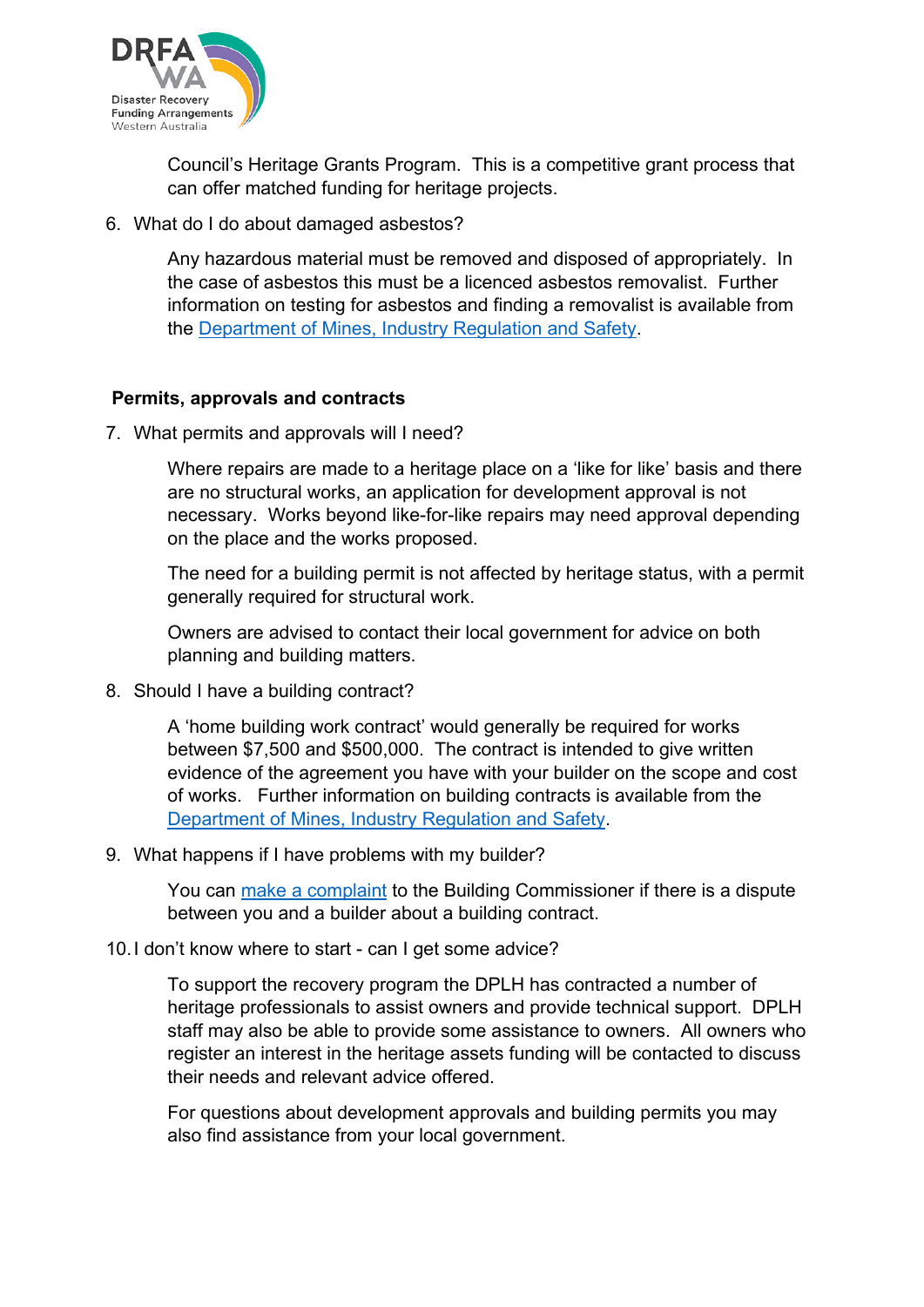

# **Eligibility**

11.Which local government areas are included, and why?

To be eligible, the heritage asset must be within one of the sixteen local government areas identified within the notice declaring Tropical Cyclone Seroja as a natural disaster event. This declaration activates grants from the Disaster Recovery Funding Arrangements for those areas, which is why the heritage asset grants program is restricted. The local governments are:

- City of Greater Geraldton
- Shire of Carnamah
- Shire of Carnarvon
- Shire of Chapman Valley
- Shire of Coorow
- Shire of Dalwallinu
- Shire of Dandaragan
- Shire of Irwin
- Shire of Koorda
- Shire of Mingenew
- Shire of Morawa
- Shire of Mount Marshall
- Shire of Northampton
- Shire of Perenjori
- Shire of Shark Bay
- Shire of Three Springs

12.How do I demonstrate that damage was caused by the cyclone?

The DPLH has access to aerial photography from before and from shortly after the cyclone event for some affected regions. Major impacts such as substantial roof damage should be evident from these. Interior or structural damage, or property outside the areas covered by aerial surveys, may require additional photographic evidence from the applicant. If this is not available, we may require access to your property to allow our engineer or heritage consultant to undertake an assessment.

13.Can I do strengthening/resilience work to buildings that have not been damaged?

No. The intent is for resilience works to be part of a general repair program, to gain maximum benefit of having trades already on site and other works under way. The amount of funding available has been based on the likely need for associated works, so it will not be possible to fund all potential resilience works for heritage places. This restriction ensures that funding is directed to those places that have demonstrated vulnerability to cyclone damage.

14.Are not-for-profits eligible?

Yes. Owners may be from any sector other than State agencies or Government Trading enterprises.

15.The grants are available to owners and operators - who should apply?

The applicant should be whichever party is responsible for building insurance. This will generally be the owner, but may include tenants with a long lease. For tenants, a copy of the lease will be required to demonstrate the responsibility for insurance.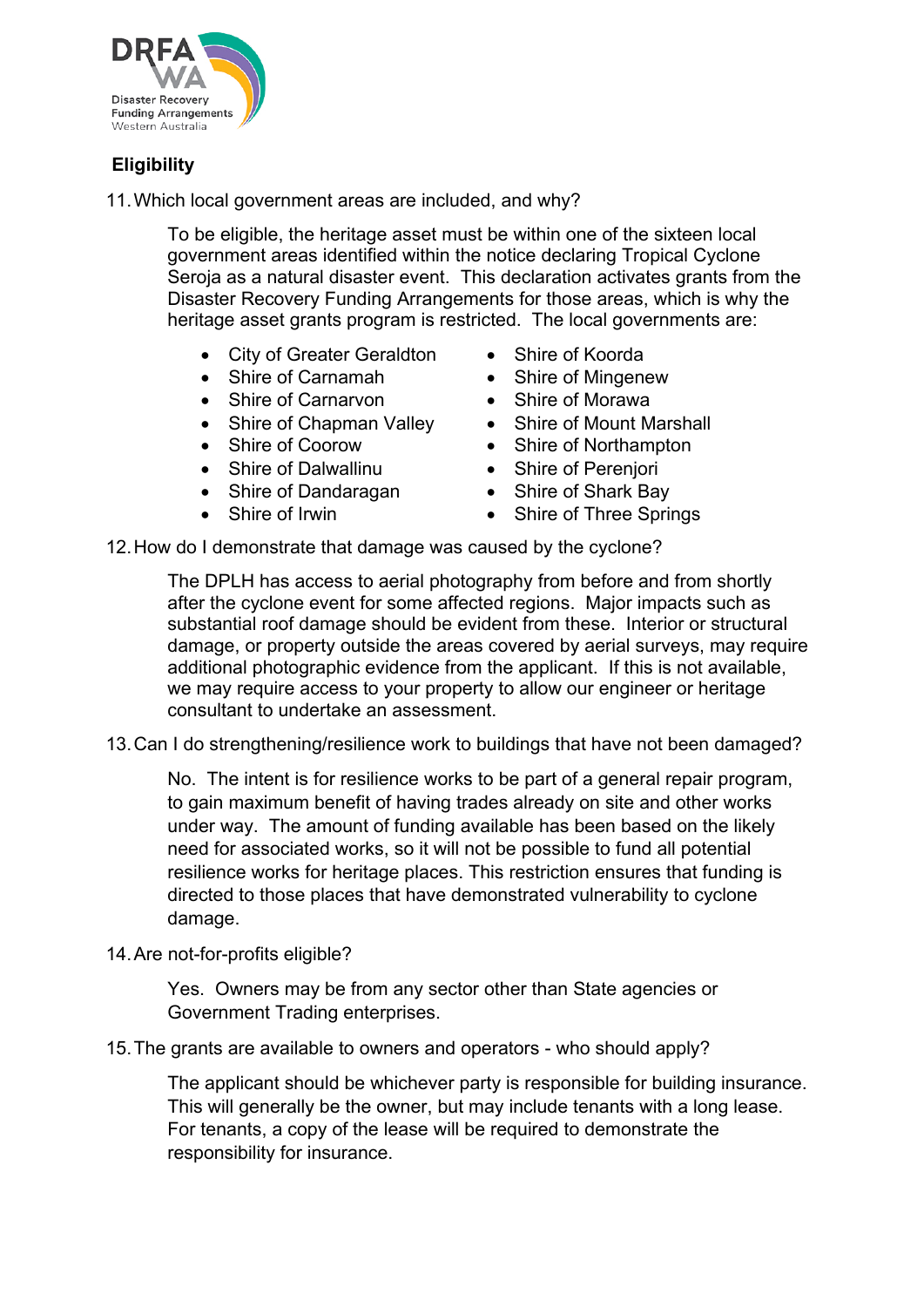

16.There are old and new buildings on the site – can I claim for both?

Generally, no. The grants are intended to deliver community benefit through repair and resilience works to heritage places. This is considered to be only those elements of a heritage site that contribute to the cultural heritage significance of a place. In some cases the elements that contribute to significance will date from different periods, but they will rarely be 'new' buildings. The DPLH will take advice from its heritage consultants and local government to determine where grant can be applied.

17.Can I apply if I am a tenant or operator on a State-owned property?

Activity on property owned by State agencies is a specific exclusion of the grant process. This considers that the State is responsible for recovery and repair works. If you are able to demonstrate that this is not the case, an application under the Heritage Assets Grant program may be considered. Please contact the DPLH for further advice if this applies.

18.Is there anything else that may affect my ability to claim?

Government funds will not be applied to works that are in breach of any legislation, direction or legal agreement or do not meet necessary standards or requirements. Likewise, works that are already a requirement of a legal direction from a government body will not be funded under the program.

If you are served a heritage conservation notice, building order, demolition order or repair order, works required under such a direction cannot be claimed.

Where a place is subject to a heritage agreement, an owner who is in breach of this agreement would be ineligible to make a claim.

Importantly, this also means that works that take place without a necessary building permit or development approval will not be eligible. Whether a permit or approval is needed is covered in Question 8.

Full details of eligibility and exclusions are available from the [program](https://www.dplh.wa.gov.au/DepartmentofPlanningLandsHeritage/media/Documents/Fileshare/Cyclone-Seroja-Heritage-Asset-Grants-Guidelines.pdf)  [guidelines.](https://www.dplh.wa.gov.au/DepartmentofPlanningLandsHeritage/media/Documents/Fileshare/Cyclone-Seroja-Heritage-Asset-Grants-Guidelines.pdf)

## **Insurance**

19.Can I claim my insurance excess?

No. Unfortunately this is a cost that owners need to meet. However, if the total cost of works is below the value of your insurance excess and you therefore gain no benefit from the insurance policy, you are eligible to claim 50% of the costs you incur in undertaking repairs.

20.Can I use insurance funds to do other works and get the grant for repairs?

No. Any available insurance claim must be made and the funds applied in full to the necessary repairs.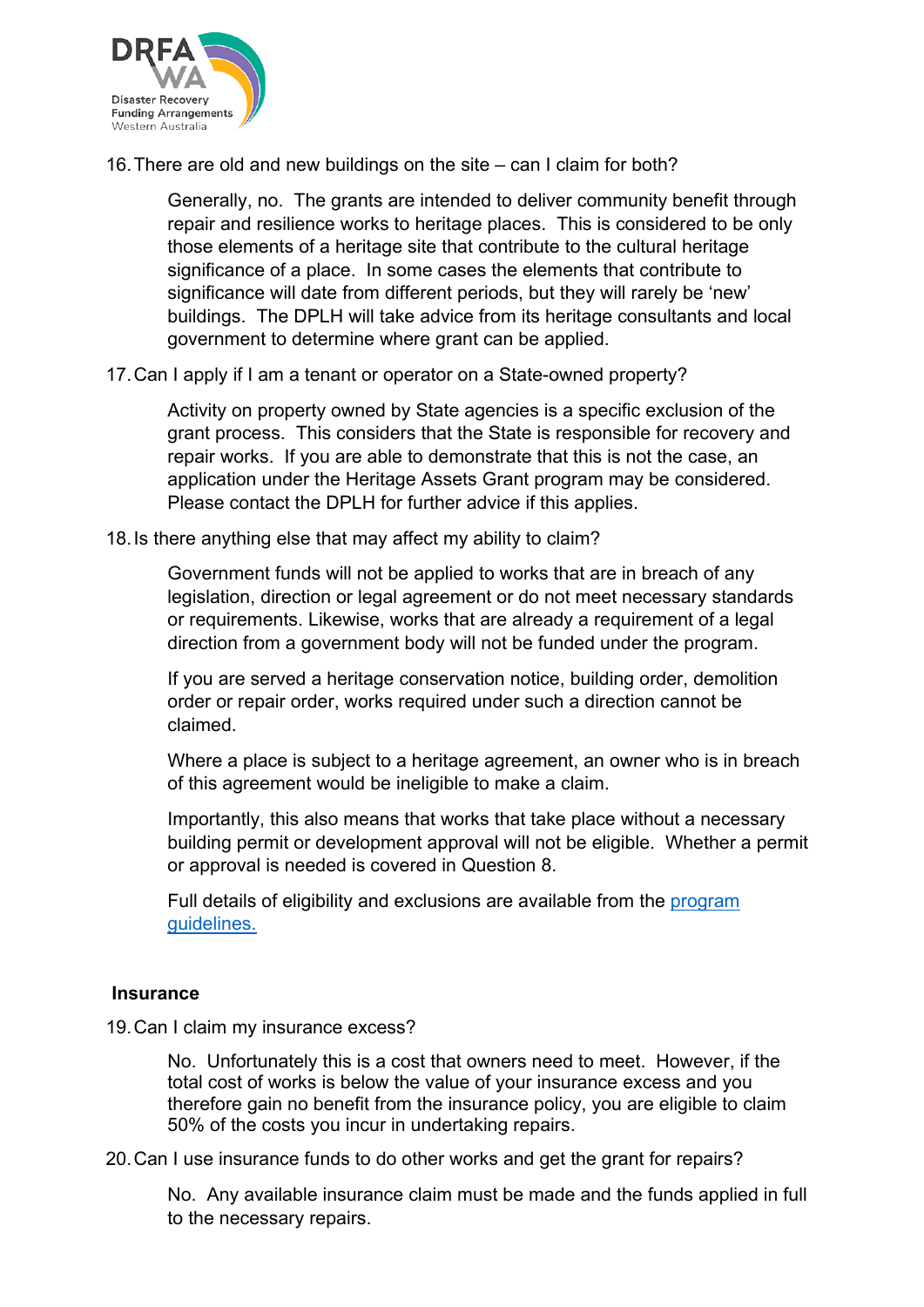

21.What happens if my insurance doesn't cover the cost of repairs?

Whether your insurer has paid out an insurance settlement or is undertaking works on your behalf, it is possible that the insurance claim will be lower than the final cost of works. You may therefore be asked to pay the identified shortfall from your own funds. This shortfall can be claimed as a reimbursement, up to the maximum grant. Note that this excludes the amount payable as the insurance excess.

22.Will my insurer be willing to add strengthening works to their builder's instructions?

> Each insurer works differently so if you would like to add resilience or strengthening works to the repair program please talk with your insurer and builder. If you pay costs to the insurer or to the builder for approved resilience works, this cost can be claimed as a reimbursement up to the maximum grant.

23.Can I claim if I am uninsured?

Owners without insurance can claim 50% of incurred costs up to the maximum amount of \$20,000.

If you have a heritage agreement but do not have insurance you are likely to be in breach of the agreement. Under these circumstances you would not be eligible to apply for a grant under this program.

## **The grants process**

24.How does the application process work?

Submitting an application to the SmartyGrants platform registers your intent to undertake works, or gives access to a claim form for works already completed.

Rather than ask you for information that we can get from elsewhere, we will gather data that you have already submitted under any other disaster recovery program, as well as checking other sources to fill out the information we need. Where necessary we will send a heritage consultant to the property to provide a report – this is not charged to you.

If you have completed works and are ready to claim we will ask you to submit the necessary evidence, including details of any insurance claim, and begin the process of paying your reimbursement grant.

An application relating to proposed works will be assessed and will result in an assessment of eligibility. This assessment will either identify that the proposed works:

- are eligible and may be claimed once complete;
- are not eligible as proposed but could result in a successful claim if they are amended in a specified manner;
- are not eligible for a claim under the Heritage Assets Grant program.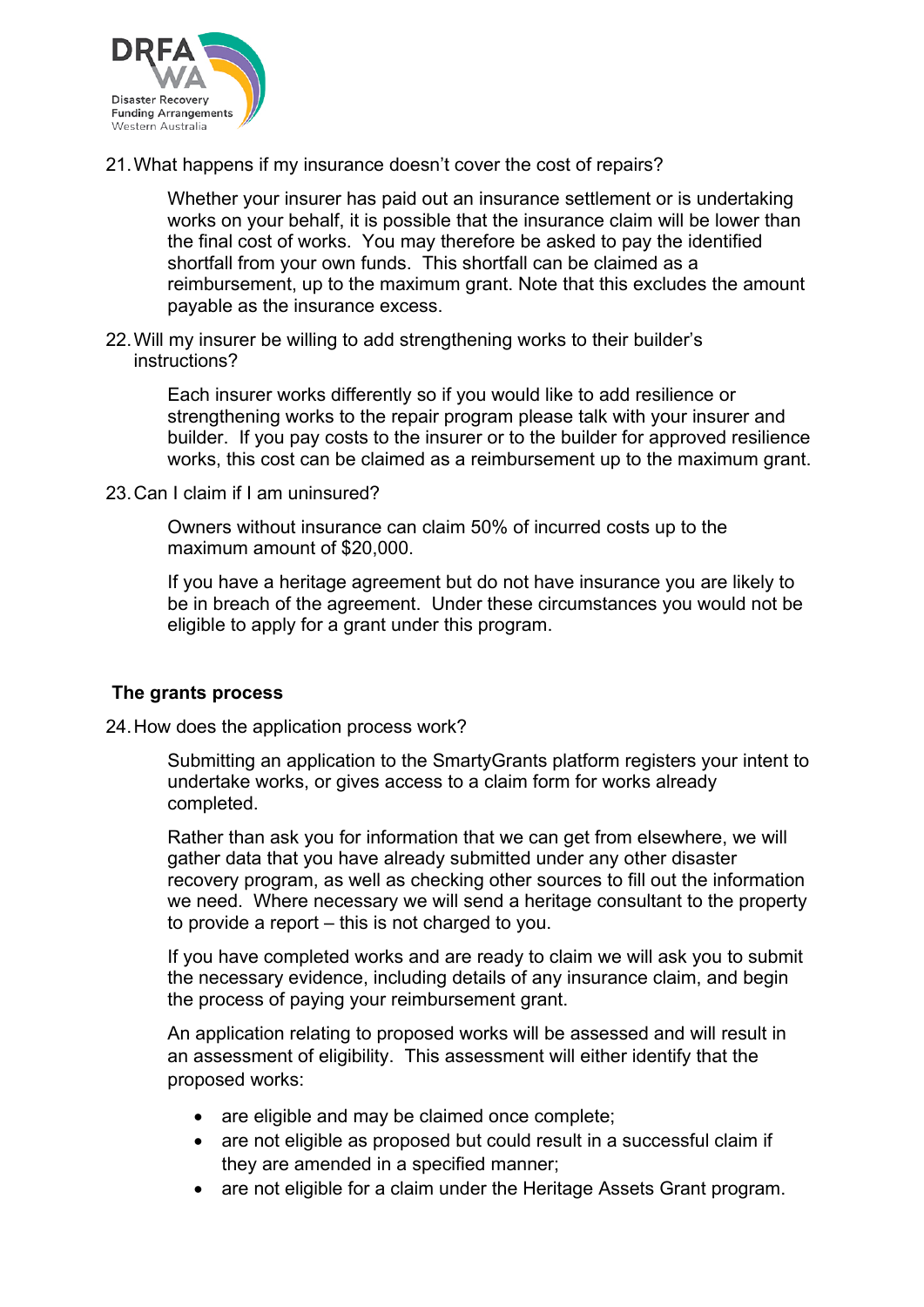

If there is sufficient information in the initial application to identify that a claim is likely to be successful you will be provided with access to the claim form.

#### 25.When can I claim?

Grants are made as a reimbursement of incurred costs so a claim form can only be submitted once works have been undertaken and associated costs paid. Evidence will be required that any invoice supplied to support the claim has been paid.

Where the DPLH has advised that a claim will be valid only if specified changes are made to the works, these changes, or an alternative approach agreed in writing with the DPLH, must be made for a claim to be successful.

Changes to an approved works program may result in it being ineligible. Check with the DPLH if your insurance company or builder proposes any changes that you haven't told us about.

#### 26.What if I don't have funds to pay for works?

The Cyclone Seroja Heritage Assets Grant fund is established to operate through reimbursement of incurred costs. It is therefore not possible to pay grants in advance of works being undertaken even if you have restricted cashflow. Applicants must therefore source funds for repair from other sources.

Other disaster recovery assistance may be available, such as payments from the [Lord Mayor's Distress Relief Fund.](https://appealswa.org.au/apply-for-assistance/)

To minimise the amount you have to pay out before claiming it back as a reimbursement, the DPLH can agree to staged claims. It is expected that applicants will be asked to make no more than four claims, and the total claim will still be limited to a maximum of \$20,000.

#### 27.Are there conditions?

Eligibility criteria need to be met in order to make a successful claim. However, there are no conditions attached to the receipt of disaster recovery funding under the Heritage Assets Grant program.

#### 28.How will the priority process work – will I have to wait for all 'State heritage interest' places to claim first?

No. All eligible applicants should submit their initial application and claims at the earliest opportunity. The DPLH has identified that it may prioritise places of State interest when scheduling consultants and planning communication programs.

29.Can I claim from multiple programs if one grant doesn't cover the cost of works?

Yes. The guidelines identify that the Heritage Assets Grant program may be supplemented by the Recovery and Resilience Grants for insured residents or the State appointed clean-up for uninsured properties.